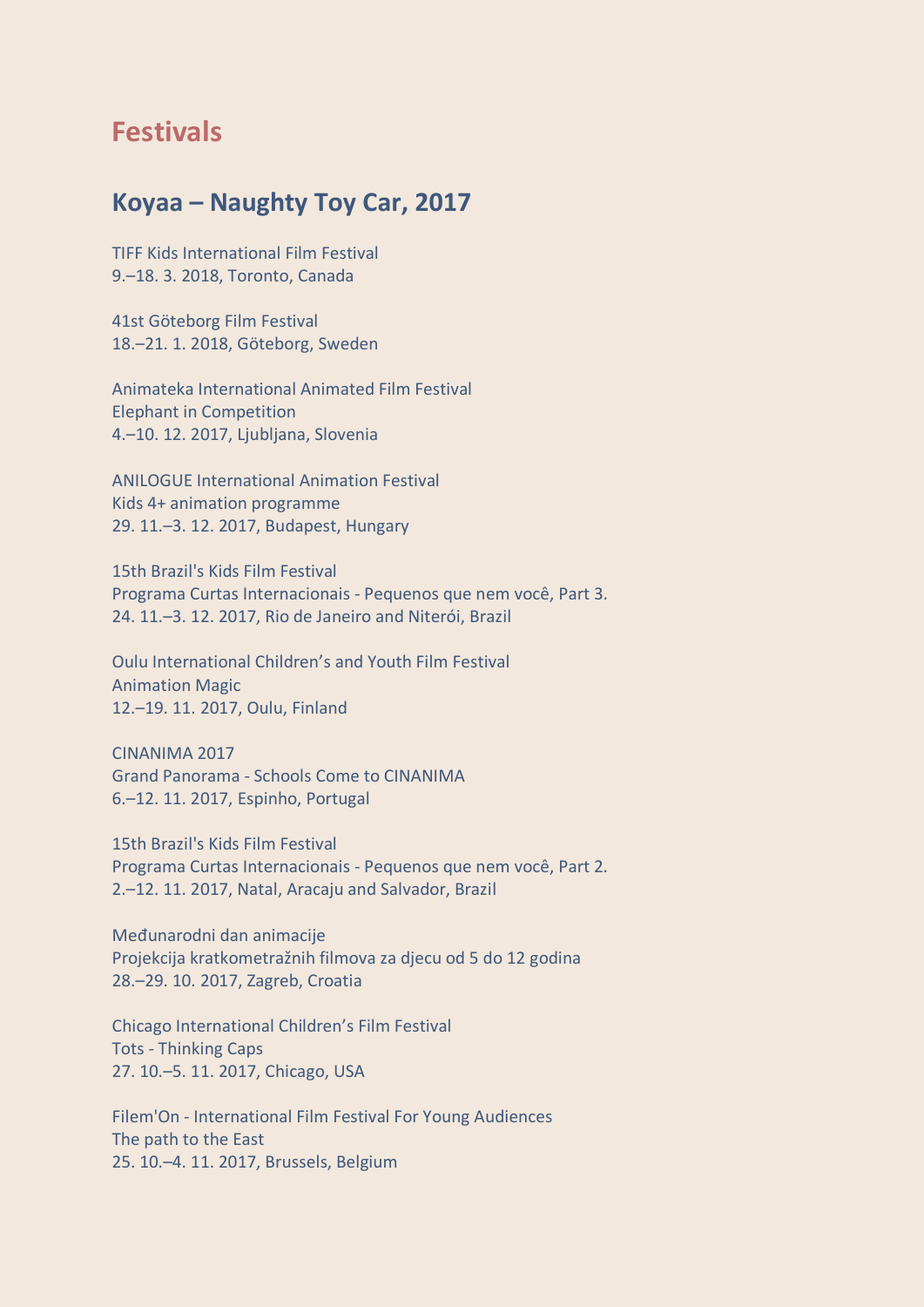31st Cinekid Festival prelude to De dieren uit het Hakkebakkebos and ScreeningClub 18.–27. 10. 2017, Amsterdam, Netherlands

KLIK! Amsterdam Animation Festival Animated Shorts for Kids 17.–22. 10. 2017, Amsterdam, Netherlands

Sharjah International *Children's* Film Festival Animation Films Competition 8.–13. 10 2017, Sharjah, UAE

Cinemagic Film Festival Shorts for Shorties/Schools Short Film Competition 6.–29. 10. 2017, Belfast, Northern Ireland, UK

Animatou International Animation Film Festival Caramel-Pistacchio programme and Video Library programme 6.–14. 10. 2017, Geneve, Switzerland

LUCAS - International Festival for Young Film Lovers 2017 Short Film Competition 8+ 1.–7. 10. 2017, Frankfurt am Main, Germany

13th World Festival of Animated Film in Varna 2017 TV Series Competition Program 13.–17. 9. 2017, Varna, Bulgaria

20. Festival slovenskega filma Kratki filmi, tekmovalni program 12.–16. 9. 2017, Portorož, Slovenia

FAN Chile Audiovisual Festival for Children Mejor programma de TV pre-escolar 6.–10. 9. 2017, Santiago, Chile

15th Brazil's Kids Film Festival Programa Curtas Internacionais - Pequenos que nem você, Part 1. 21. 9.–1. 10. 2017, São Paulo, Brazil

San Diego International Kids' Film Festival Short Film Competition 25.–27. 8. 2017, San Diego, USA

23rd edition of Sarajevo Film Festival Children's Programme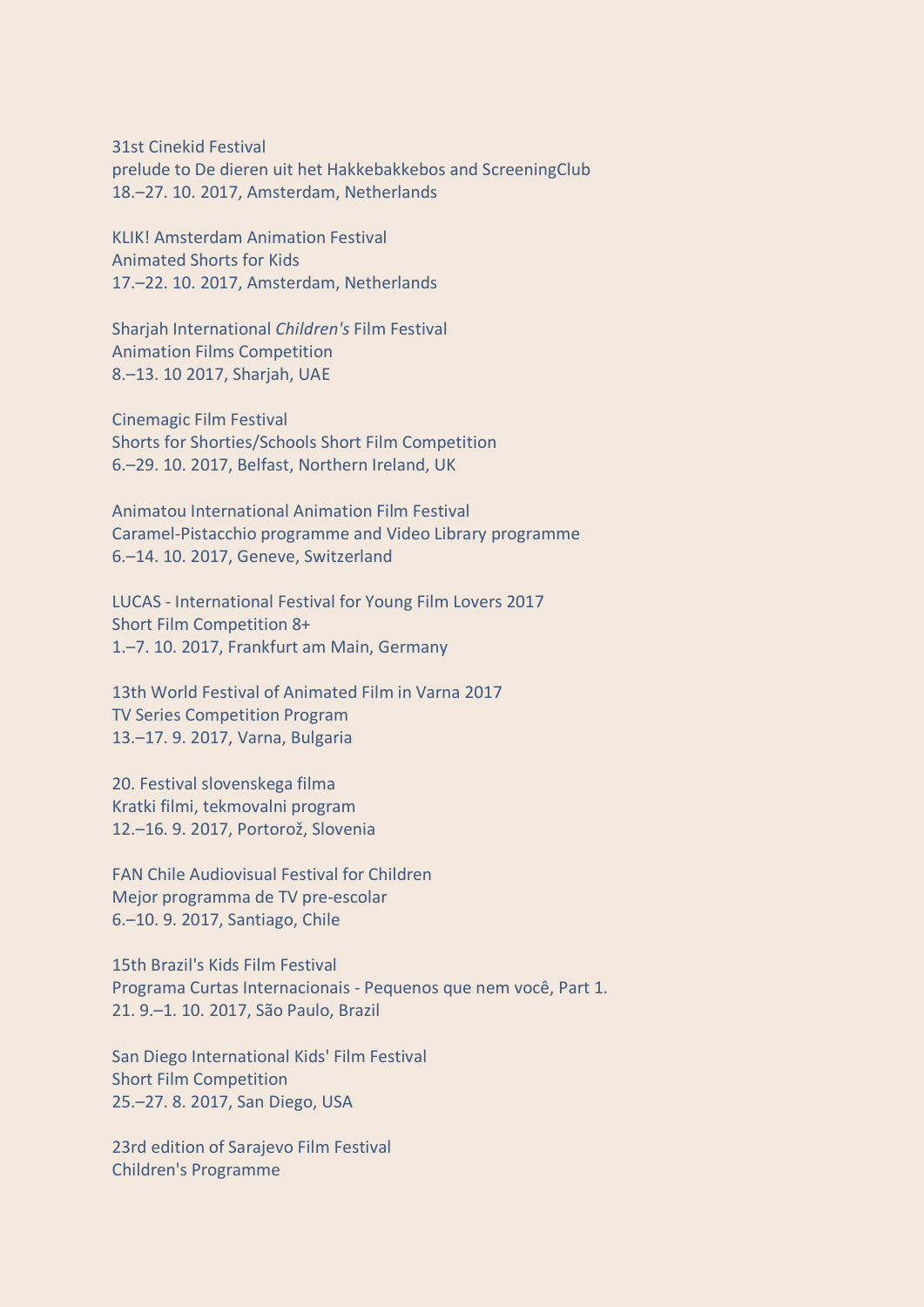11.–18. 8. 2017, Sarajevo, Bosnia and Herzegovina

Anima Mundi Short for children 18.–23. 7 and 26.–30. 7 2017, Rio de Janeiro and São Paulo, Brazil

Pula Film Festival Pulica + 15.–22. 7. 2017, Pula, Croatia

Giffoni Film Festival ELEMENTS +3 14.–22. 7. 2017, Giffoni, Italy

International short film festival dotdotdot in Vienna Audience Award Competition 2017 of »dotdotdot 4plus« 4. 7.–25. 8. 2017, Vienna, Austria

Florianopolis Children's Film Festival Mostra Competitiva Internacional 1.–9. 7. 2017, Florianópolis, Brazil

Countryside Animafest Cyprus Children Competition film Program 24. 6.–30. 2017, Nicosia, Cyprus

World Festival of Animated Film Animafest Zagreb Films for Children Competition 5.–10. 6. 2017, Zagreb, Croatia

### **Koyaa – Wild Sunbed, 2017**

Taiwan International Children's Film Festival 30. 3.–7. 4. 2018, Special Program, Taipei, Taiwan

Animateka International Animated Film Festival Eastern and Central European competition programme 4.–10. 12. 2017, Ljubljana, Slovenia

Sommets du cinéma d'animation Young Audience Section 22.–26. 11. 2017, Montreal, Canada

60th International Leipzig Festival for Documentary and Animated Film Kids Dok Programme 30. 10.–5. 11. 2017, Leipzig, Germany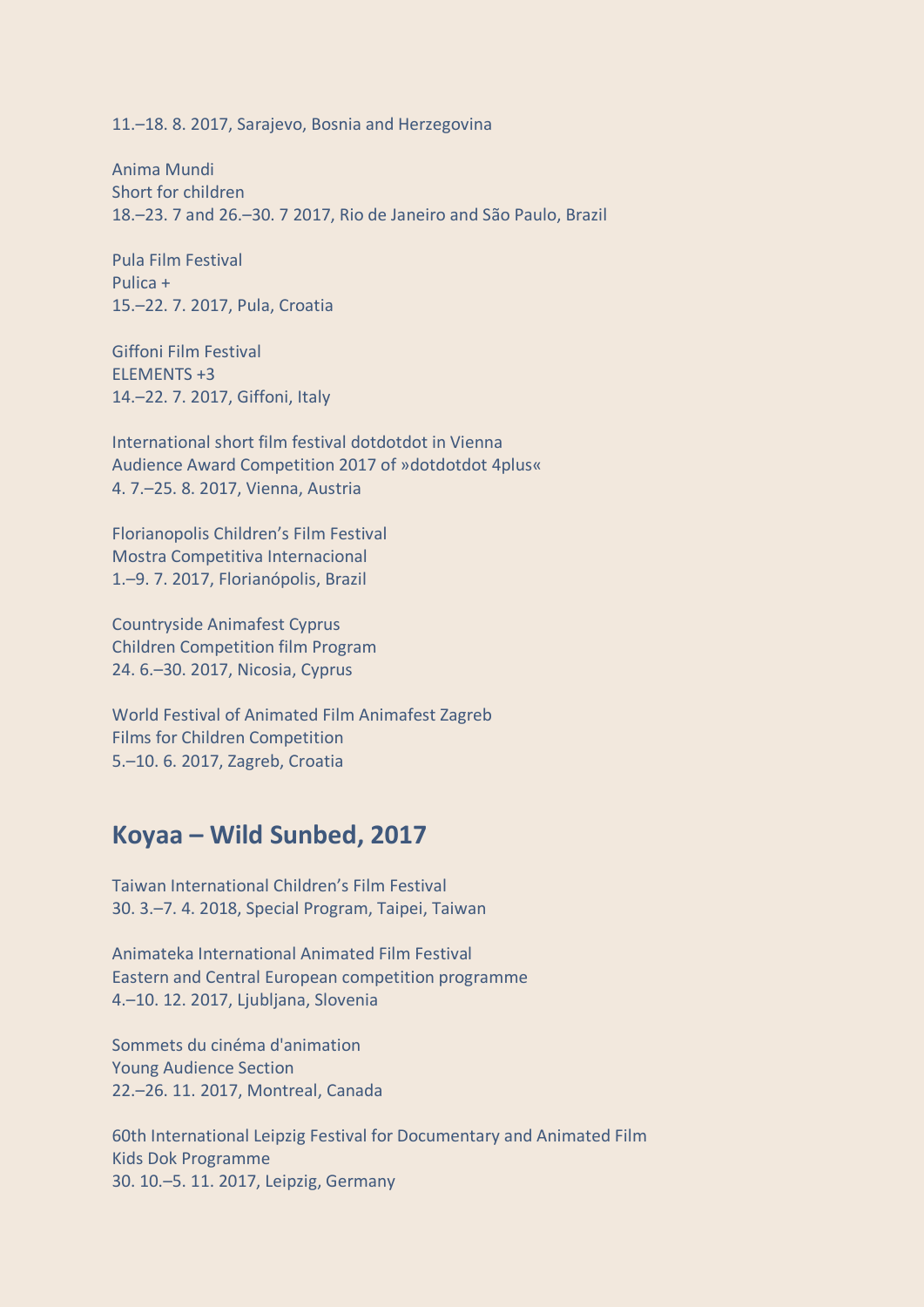31st Cinekid Festival **ScreeningClub** 18.–27. 10. 2017 Amsterdam, Netherlands

Cinemagic Film Festival Shorts for Shorties/Schools Short Film competition 6.–29. 10. 2017, Belfast, Northern Ireland, UK

Animatou International Animation Film Festival Caramel-Pistacchio programme and Video Library 6.–14. 10. 2017, Geneve, Switzerland

23rd edition of Sarajevo Film Festival Children's Programme 11.–18. 8. 2017, Sarajevo, Bosnia and Herzegovina

# **Koyaa – Freezing Scarf, 2017**

Animateka International Animated Film Festival Who Is Competing? Opening of the Family Elephant 4.–10. 12. 2017, Ljubljana, Slovenia

Barcelona Children's Film Festival Little Experiments 11.–26. 11. 2017, Barcelona, Spain

31st Cinekid Festival **ScreeningClub** 18.–27. 10. 2017, Amsterdam, Netherlands

Cinemagic Film Festival Shorts for Shorties/Schools Short Film competition 6.–29. 10. 2017, Belfast, Northern Ireland

23rd edition of Sarajevo Film Festival Children's Programme 11.–18. 8. 2017, Sarajevo, Bosnia and Herzegovina

### **Koyaa – Flying Workbook, 2017**

Children's Film Festival Seattle 25. 1.–10. 2. 2018, Seattle, USA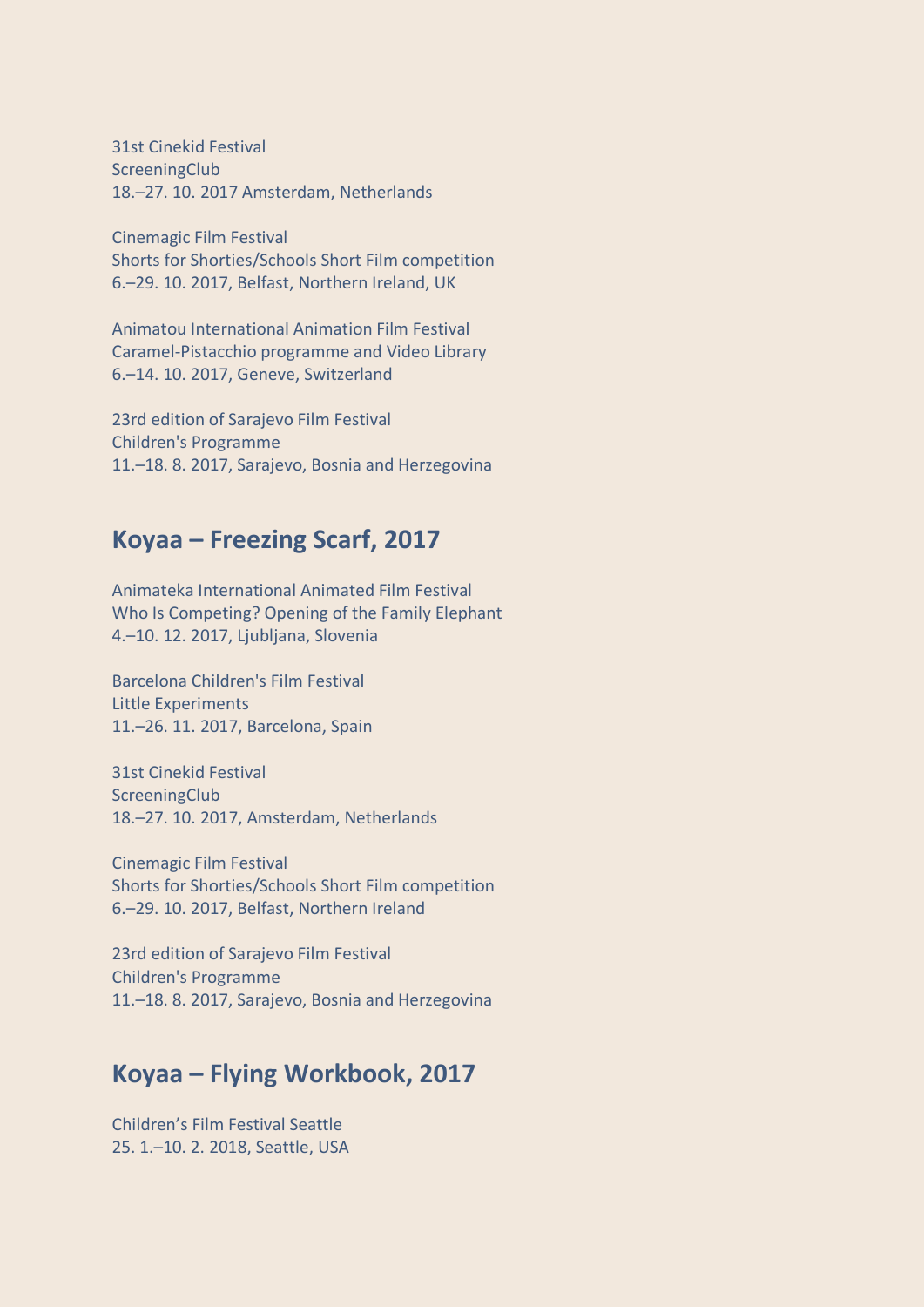Međunarodni dan animacije Projekcija kratkometražnih filmova za djecu od 5 do 12 godina 28.–29. 11. 2017, Zagreb, Croatia

Barcelona Children's Film Festival + 4 years 11.–26. 11. 2017, Barcelona, Spain

KEDD Országos Rajzfilmünnep Celebration of Animations, Slovenian Animation 3.–5. 11. 2017, Hungary

Pula Film Festival Pulica + 15.–22. 7. 2017, Pula, Croatia

### **Koyaa – Dancing Socks, 2017**

Barcelona Children's Film Festival + 2 years 11.–26. 11. 2017, Barcelona, Spain

KEDD Országos Rajzfilmünnep Celebration of Animations, Slovenian Animation 3.–5. 11. 2017, Hungary

Animateka: Mednarodni dan animiranega filma Sodobni slovenski kratki animirani filmi 28. 10. 2017, Ljubljana, Slovenia

Animatou International Animation Film Festival Video Library programme 6.–14. 10. 2017, Geneve, Switzerland

SCHLINGEL - the 22th International Film Festival for Children and Young Audience International Short Film Competition 25. 9.–1. 10. 2017, Chemnitz, Germany

# **Koyaa – Silly Stickers, 2017**

41st Göteborg Film Festival 18.–21. 1. 2018, Göteborg, Sweden

KEDD Országos Rajzfilmünnep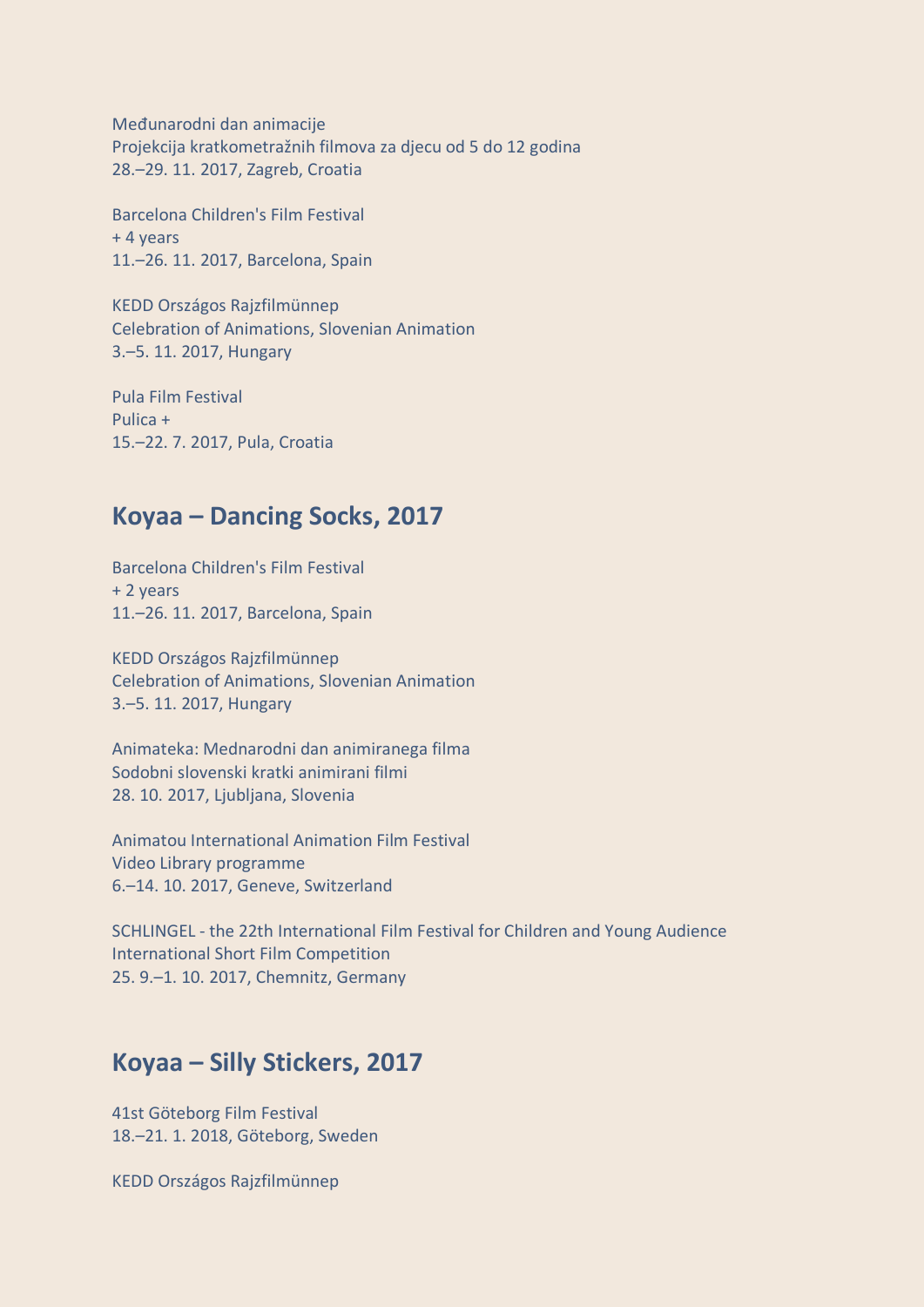Celebration of Animations, Slovenian Animation 3.–5. 11. 2017, Hungary

#### **Koyaa the Extraordinary, 2011**

CINANIMA 2017 European Animation: Slovenia's Contemporary Finest 6.–12. 11. 2017, Espinho, Portugalska

FANTOCHE International Animation Film Festival Badenfahrt at Baden Programme 5.–10. 9. 2017, Baden, Switzerland

International Festival Cubanima MONSTRA program 13. 7. And 10. 8. 2016, Havana, Cuba

Cinema Ideal MONSTRA program 1. 7. 2016, Lisbon, Portugal

Maryland International Kids Film Festival Special presentation of ZVVIKS 17. 1. 2015, Maryland, USA

Rize – Erzurum, International Children's Film Festival 20.–26. 10. 2014, Istanbul, Turkey

Festival On Cartoon Programme des films d'est 27. 9. 2014, Toulousse, France

Film Festival Seattle Ready, set, adventure! 1.–8. 2. 2014, Seattle, USA

Espacio Center, TEA – Tenerife Espacio de las Artes 29. 11. 2013, Tenerife, Spain

Primanima – World festival of first animations Contemporary Slovenian animated film 23.–26. 10. 2013, Budapest, Hungary

Les Nuits Magiques - International Animation Festival 5.–18. 12. 2012, Bordeaux, France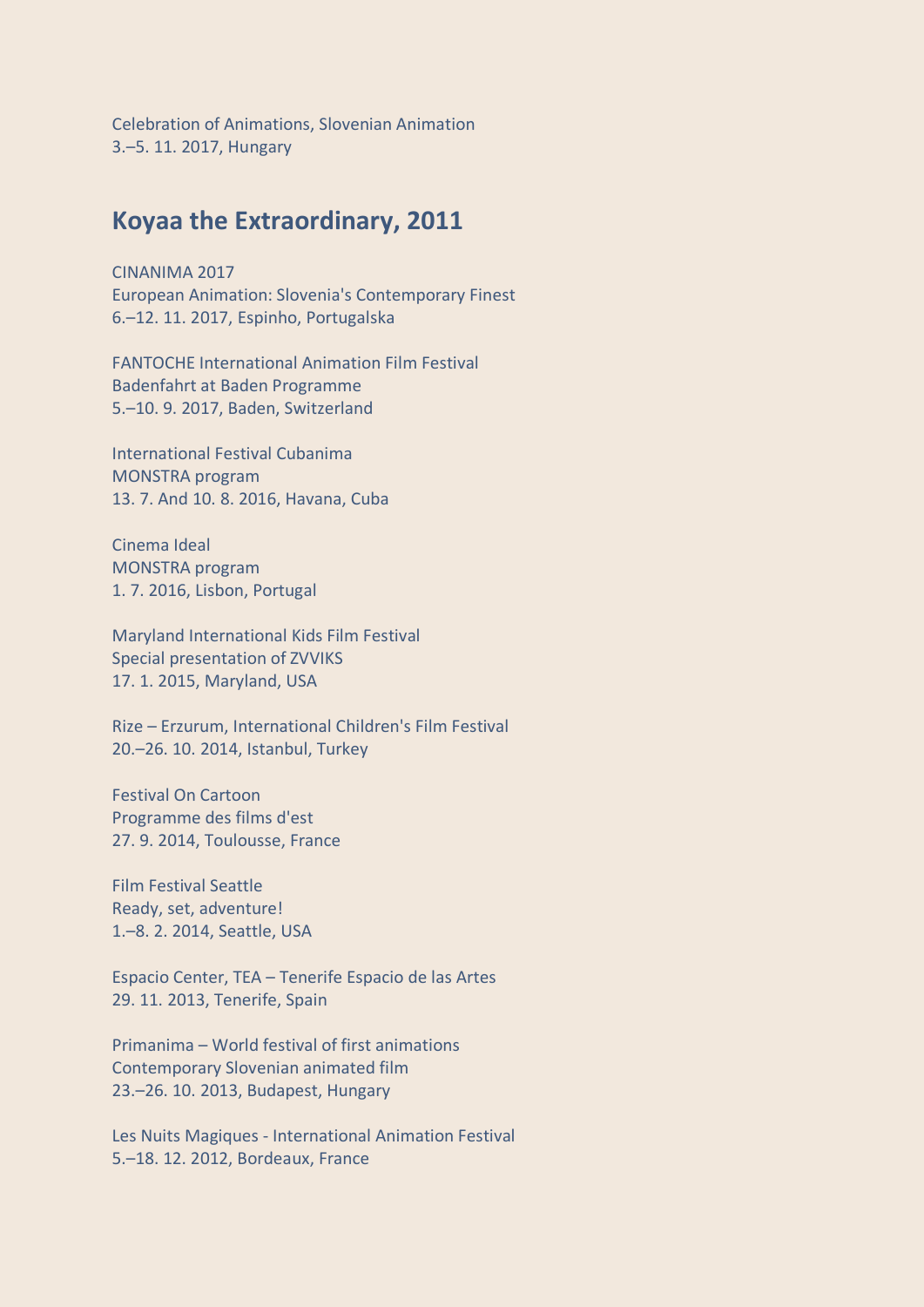Filmets Badalona Film Festival Kids  $4 - 8$  years 17.–24. 11. 2012, Badalona, Spain

Certamen Cortos De Soria 24. 11. 2012, Brazil

El Meu Festival International Competition 16.–24. 11. 2012, Barcelona, Spain

Cinanima International Animated Film Festival Slovenian puppet animation classics 12.–18. 11. 2012, Espinho, Portugal

Amiens International Film Festival Panorama 16.–24. 11. 2012, Amiens, Spain

Klik! International Animation Film Festival Klik! for Kids 07.–11. 11. 2012, Amsterdam, Netherlands

Petaluma International Film Festival Worldwide Shorts 20. 10. 2012, California, USA

Cinekid Festival Korte film 13.–26. 10. 2012, Amsterdam, Netherlands

Tallgrass Film Festival Animated shorts 18.–21. 10. 2012, Kansas, USA

Verona Film Festival, L'ora del cinema Programma 3+ - Corti dei piccoli 17. 10. 2012, Verona, Italy

Animatou International Animation Festival Caramel 6.–14. 10. 2012, Geneve, Switzerland

Animage, International Animation Festival of Pernambuco 26.–30. 9. 2012, Pernambuco, Brazil

Stoptrik Festival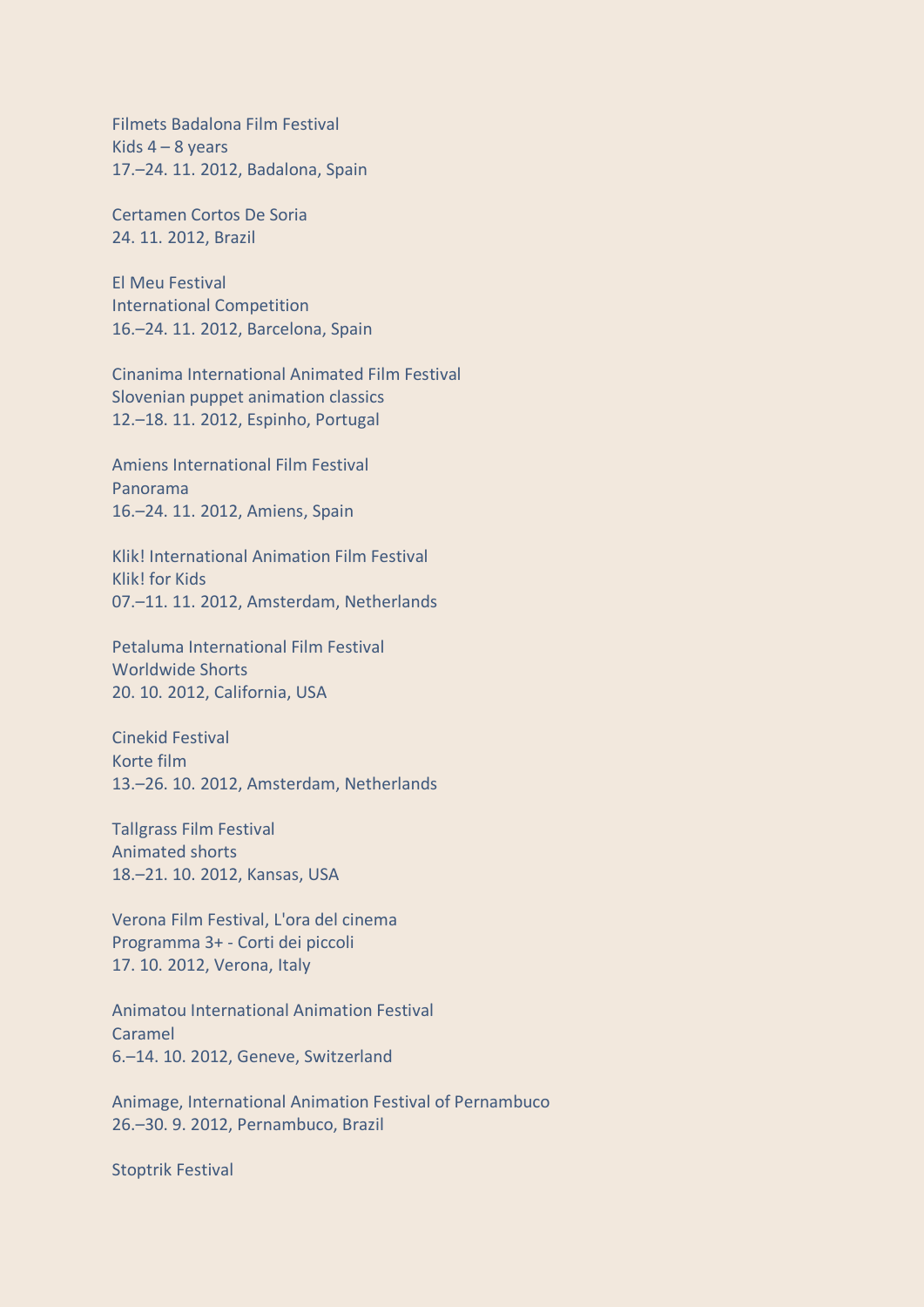Novi val animacije 7.–9. 9. 2012, Maribor, Slovenia

Buster Copenhagen International Film Festival for Children and Youth 5.–15. 9. 2012, Copenhagen, Denmark

Bumbershoot Festival Films for Families 1.–3. 9. 2012, Seatlle, USA

Favourites Film Festival 30.8.–2. 9. 2012, Berlin, Germany

Tuzla Film Festival 23.–26. 8. 2012, Tuzla, Bosnia and Herzegovina

Anibar International Animation Festival Balkan Competition 22.–27. 8. 2012, Peja, Kosovo

Guanajunato International Film Festival In Competition 20.–25. 7. 2012, Mexico

Kiki Tabor Festival Children's Competition Programme 4.–6. 6. 2012, Karlovac, Croatia

World Festival of Animated Film Animafest Zagreb Films for Children Competition 27. 5.–3. 6. 2012, Zagreb, Croatia

Seattle International Film Festival Films for Families 17. 5.–10. 6. 2012, Seattle, USA

Verona Film Festival Shorts for Kids 4.–15. 6. 2012, Verona, Italy

Sofia International Film Festival Festival Shorts 9.–18. 3. 2012, Sofia, Bulgaria

Cine Jeune Short animated film competition 11.–17. 4. 2012, France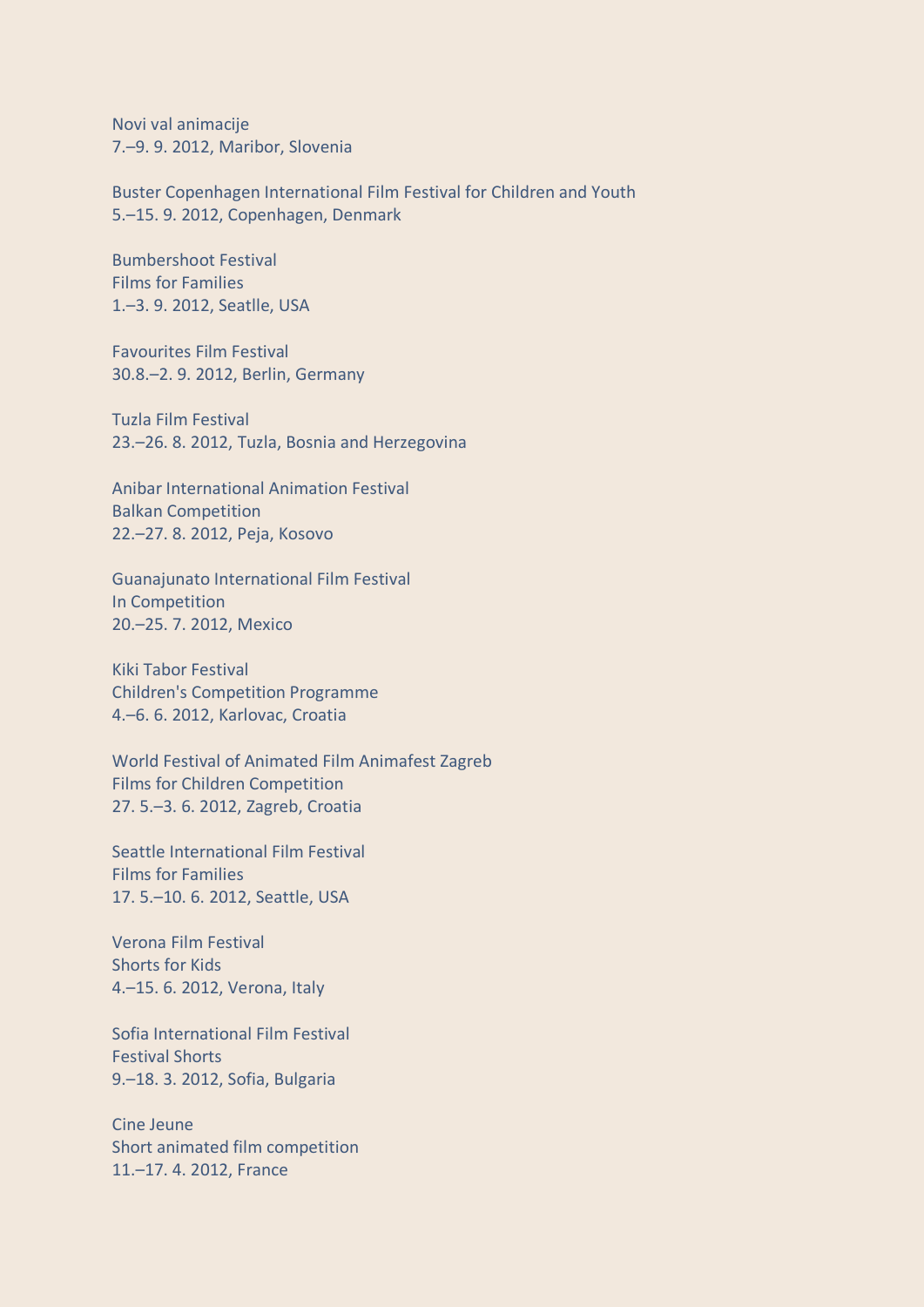Monstra – Animated Film Festival International Competition and Monstrinha – Monstra for Kids 19.–25. 3. 2012, Portugal

Liffe – Ljubljana International Film Festival Kinobalon 7.–18. 11. 2011, Ljubljana, Slovenia

Animateka International Animated Film Festival Elephant in Competition 5.–11. 12. 2011, Ljubljana, Slovenia Maestro Audience Award

14th Olympia International Film Festival for Children and Young People In Competition – Short films 2.–10. 12. 2011, Athens, Greece

Brasil Stop Motion In Competition 22.–26. 11. 2011, Pernambuci, Brazil

Anim'est International Animation Film Festival Balkanimation Competition 3.–6. 11. 2011, Moldavia

Animated Dreams Animated Dreams for Children 16.–20. 11. 2011, Estonia

Alcine Cosas de Ninjos 12.–18. 11. 2011, Spain

Festival du Cinema Abitibi Volet Jeunesse 29.10.–3.11. 2011, Canada

Tindirindis International Animation Film Festival In Competition 24.–30. 10. 2011, Lithuania

International Leipzig Festival for Documentary and Animated Film Anima for Kids 17.–23. 10. 2011, Germany

Montreal Stop Motion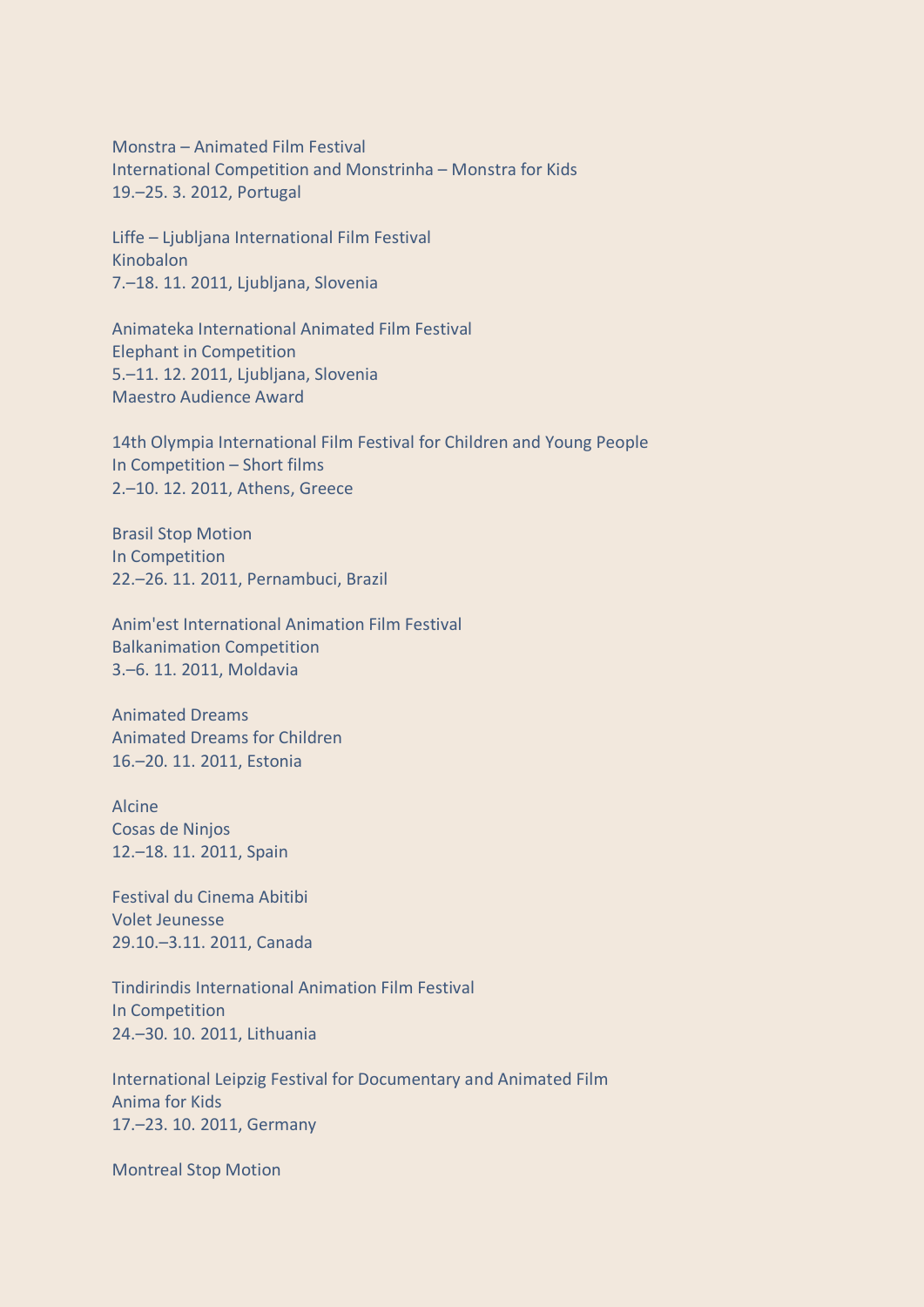In Competiton: Professional 21.–23. 10. 2011, Montreal, Canada

Seoul International Extreme Short Film Festival In Competition 29. 09.–4. 10. 2011, Seoul, South Korea

Carrousel Festival International De Cinema Jeunesse De Riomuski Official Panorama 25. 09.–2. 10. 2011, Canada

Se-ma-for Film Festival In Competition 22.–25. 9. 2011, Poland

Animanima International Animation Festival Posebni programi 7.–10. 9. 2011, Serbia

Lucas International Childrens Festival Reihe fur minis 4.–11. 9. 2011, Germany

Woods Hole Film Festival Kids day 30. 7.–6. 9. 2011, USA

Giffoni Film Festival In Competition 12. 7.–21. 7. 2011, Italy

Anima Mundi In Competition 15.–31. 7. 2011, Brazil

Supertoon Films for Children and Youth 31. 7.–4. 8. 2011, Croatia

Grosmmann festival fantastičnega filma Kolja Saksida: animirani filmi 25. 6.–30. 6. 2011, Ljutomer, Slovenia

Sardinia Film Festival In Competition 28. 6.–2. 7. 2011, Italy